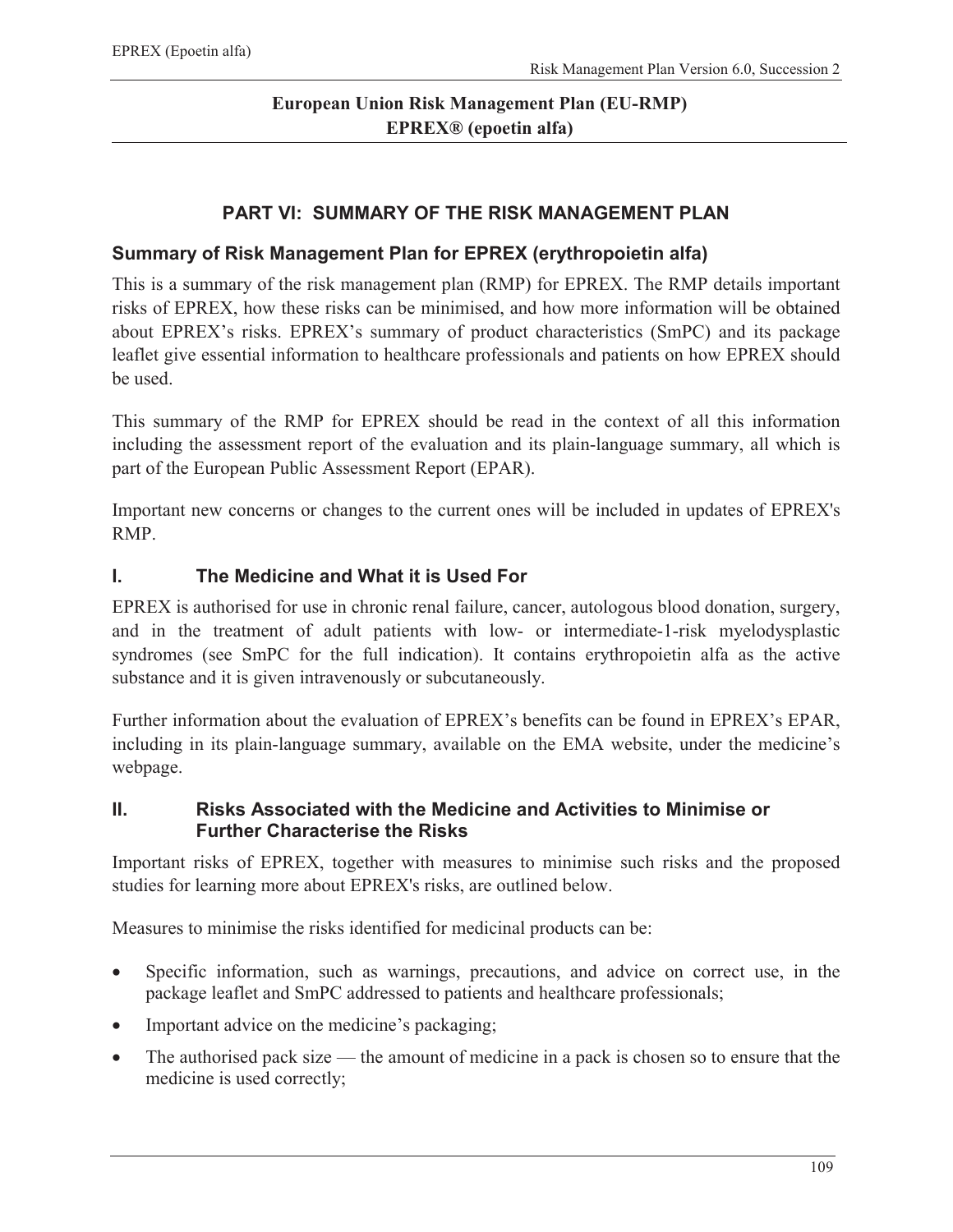! The medicine's legal status — the way a medicine is supplied to the patient (eg, with or without prescription) can help to minimise its risks.

Together, these measures constitute routine risk minimisation measures.

In addition to these measures, information about adverse reactions is collected continuously and regularly analysed, including PSUR assessment, so that timely action can be taken as necessary. These measures constitute routine pharmacovigilance activities.

### **II.A. List of Important Risks and Missing Information**

Important risks of EPREX are risks that need special risk management activities to further investigate or minimise the risk, so that the medicinal product can be safely administered. Important risks can be regarded as identified or potential. Identified risks are concerns for which there is sufficient proof of a link with the use of EPREX. Potential risks are concerns for which an association with the use of this medicine is possible based on available data, but this association has not been established yet and needs further evaluation. Missing information refers to information on the safety of the medicinal product that is currently missing and needs to be collected (eg, on the long-term use of the medicine);

| <b>List of Important Risks and Missing Information</b> |                       |  |
|--------------------------------------------------------|-----------------------|--|
| Important identified risks                             | Pure red cell aplasia |  |
| Important potential risks                              | Disease progression   |  |
|                                                        | Survival impact       |  |
| Missing information                                    | None                  |  |

## **II.B. Summary of Important Risks**

| <b>Important Identified Risk: Pure Red Cell Aplasia</b> |                                                                                                                                                                                                                                                                                                                                                                                                                                                                                                                                                                                                                                                                                                                                                                                                                                                                                                                                                                             |  |
|---------------------------------------------------------|-----------------------------------------------------------------------------------------------------------------------------------------------------------------------------------------------------------------------------------------------------------------------------------------------------------------------------------------------------------------------------------------------------------------------------------------------------------------------------------------------------------------------------------------------------------------------------------------------------------------------------------------------------------------------------------------------------------------------------------------------------------------------------------------------------------------------------------------------------------------------------------------------------------------------------------------------------------------------------|--|
| Evidence for linking the risk to<br>the medicine        | Pure red cell aplasia was initially identified in the post-marketing<br>setting and is also described in completed clinical trials and are<br>also described in the current prescribing information for EPREX.                                                                                                                                                                                                                                                                                                                                                                                                                                                                                                                                                                                                                                                                                                                                                              |  |
| Risk factors and risk groups                            | Chronic Renal Failure<br>Pure red cell aplasia has been reported in patients with CRF who<br>were receiving epoetin alfa by SC administration. Risk factors for<br>Ab-mediated PRCA can be related to both patient and product<br>(erythropoietin). Patient-related factors associated with developing<br>Ab-mediated PRCA include skin reactions, immune status, and<br>treatment history. Product-related factors that could impact<br>immunogenicity include sequence variations in proteins, degree<br>and nature of protein glycosylation, manufacturing process,<br>handling and storage, and components and properties of the<br>product formulation. In addition to these, a more recent review of<br>Ab-mediated PRCA in CKD patients receiving ESAs included<br>genetic background, age, sex, comorbidities, and concomitant<br>medications as additional patient-related factors, while product-<br>related factors also included leachates and Tungsten-induced |  |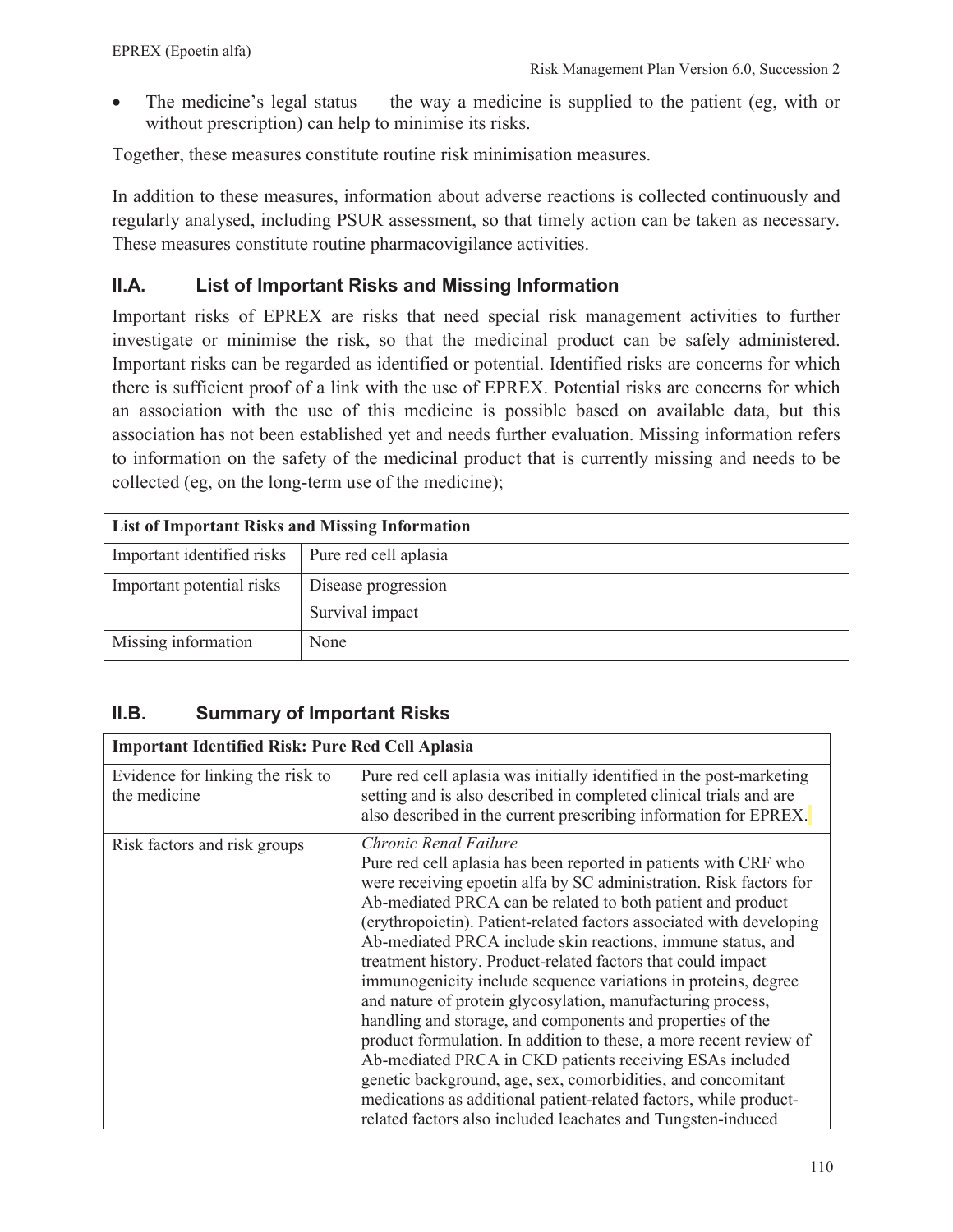|                                                      | aggregation in addition to treatment duration and route of<br>administration.<br>Cancer                                                                                                                                                                                                                                   |  |
|------------------------------------------------------|---------------------------------------------------------------------------------------------------------------------------------------------------------------------------------------------------------------------------------------------------------------------------------------------------------------------------|--|
|                                                      | Risk factors for developing PRCA and patients with cancer are not<br>detailed in the literature.                                                                                                                                                                                                                          |  |
|                                                      | Surgery                                                                                                                                                                                                                                                                                                                   |  |
|                                                      | Risk factors for developing PRCA and patients undergoing<br>orthopaedic surgery are not detailed in the literature.                                                                                                                                                                                                       |  |
| Risk minimisation measures                           | Routine risk measures:                                                                                                                                                                                                                                                                                                    |  |
|                                                      | SmPC Section 4.3                                                                                                                                                                                                                                                                                                          |  |
|                                                      | SmPC Section 4.4                                                                                                                                                                                                                                                                                                          |  |
|                                                      | Routine risk minimisation activities recommending specific<br>clinical measures to address the risk:                                                                                                                                                                                                                      |  |
|                                                      | Monitor haemoglobin levels closely (SmPC Section 4.4)                                                                                                                                                                                                                                                                     |  |
|                                                      | Additional risk minimisation measures:                                                                                                                                                                                                                                                                                    |  |
|                                                      | None                                                                                                                                                                                                                                                                                                                      |  |
| <b>Important Potential Risk: Disease Progression</b> |                                                                                                                                                                                                                                                                                                                           |  |
| Evidence for linking the risk to<br>the medicine     | Cases of disease progression have been reported in completed<br>clinical trials and are also described in the current prescribing<br>information for EPREX.                                                                                                                                                               |  |
| Risk factors and risk groups                         | Risk factors of disease progression depend on the type of cancer.<br>Disease progression in oncology patients can depend on<br>environmental and physiological factors.                                                                                                                                                   |  |
| Risk minimisation measures                           | Routine risk measures:                                                                                                                                                                                                                                                                                                    |  |
|                                                      | SmPC Section 4.4                                                                                                                                                                                                                                                                                                          |  |
|                                                      | SmPC Section 5.1                                                                                                                                                                                                                                                                                                          |  |
|                                                      | Routine risk minimisation activities recommending specific<br>clinical measures to address the risk:                                                                                                                                                                                                                      |  |
|                                                      | Monitor haemoglobin levels closely (SmPC Section 4.4)                                                                                                                                                                                                                                                                     |  |
|                                                      | Additional risk minimization measures:                                                                                                                                                                                                                                                                                    |  |
|                                                      | None                                                                                                                                                                                                                                                                                                                      |  |
| <b>Important Potential Risk: Survival Impact</b>     |                                                                                                                                                                                                                                                                                                                           |  |
| Evidence for linking the risk to<br>the medicine     | Survival data were not routinely collected in all trials for all<br>indications. Increased mortality was observed in some cancer and<br>chronic renal failure trials.                                                                                                                                                     |  |
| Risk factors and risk groups                         | Survival data were not routinely collected in all trials for all<br>indications. Increased mortality was observed in some cancer and<br>CRF trials. However, survival in patients with cancer mainly<br>depends on the underlying tumour type and patients in different<br>cancer trials had very different tumour types. |  |